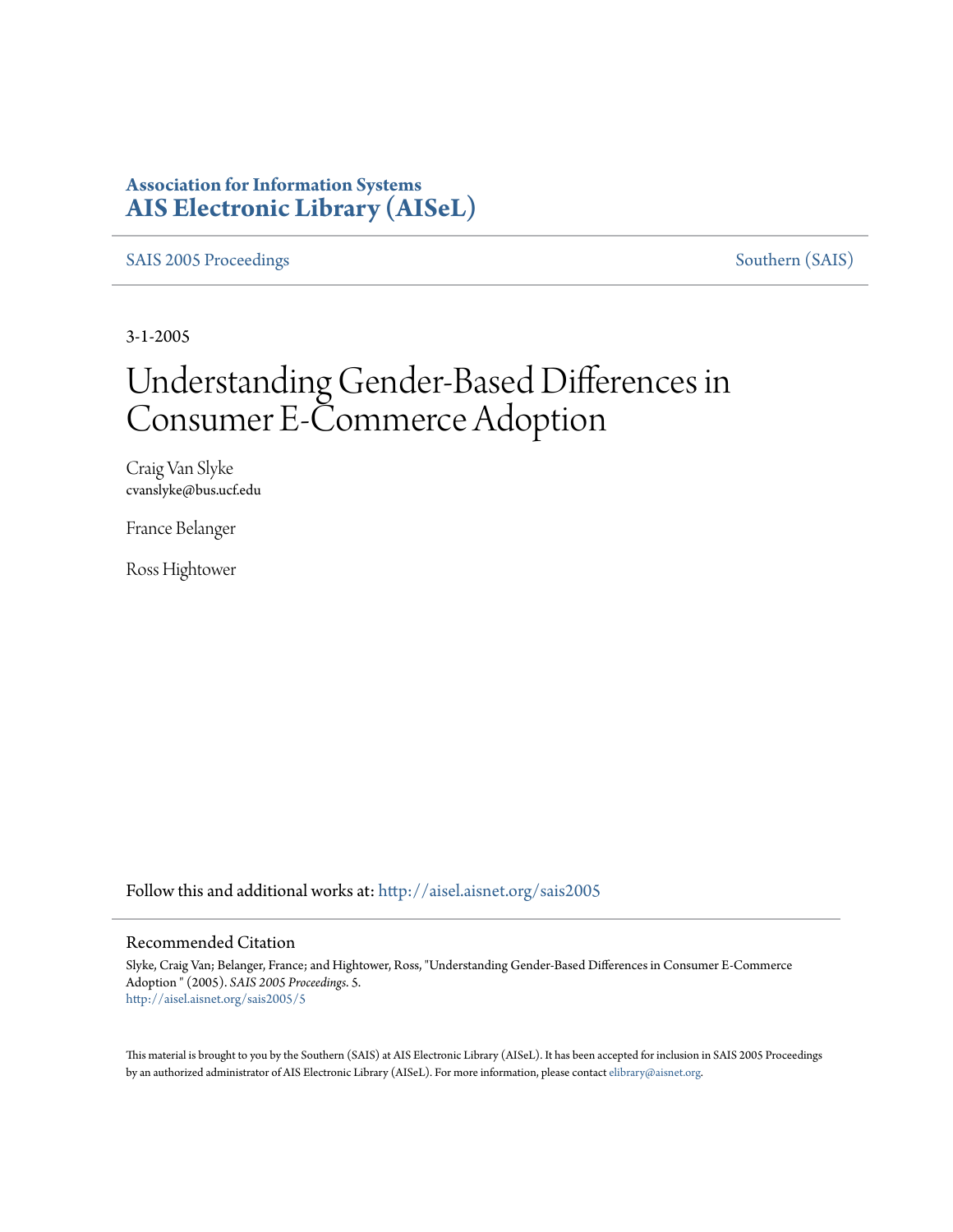## **UNDERSTANDING GENDER-BASED DIFFERENCES IN CONSUMER E-COMMERCE ADOPTION**

**Craig Van Slyke University of Central Florida**  cvanslyke@bus.ucf.edu

**France Belanger Virginia Polytechnic and State University**  [belanger@vt.edu](mailto:belanger@vt.edu)

> **Ross Hightower University of Central Florida**  [rhightower@bus.ucf.edu](mailto:rhightower@bus.ucf.edu)

## **Abstract**

*Despite the spread of e-commerce, few studies have investigated gender-based differences in the adoption of consumer-oriented electronic commerce. Theory and evidence from other domains indicates that such differences may exist. Using innovation diffusion theory as a framework, we empirically investigate whether the impact of beliefs regarding the characteristics of e-commerce and the trustworthiness of Web merchants on intentions to use e-commerce differ according to gender. Results indicate that such differences do exist. Perceived compatibility and visibility have greater impacts for women. In contrast, males' use intentions are more driven by perceived relative advantage and result demonstrability. No differences were found for perceived ease of use and Web merchant trustworthiness.* 

**Keywords**: Electronic commerce, innovation adoption, gender

## **Introduction**

Consumer-oriented electronic commerce continues to grow, despite the dot-com bomb. Notwithstanding the considerable interest in e-commerce in both the academic and business press, there have been few studies that investigate gender differences in this important context. In fact, there is a general lack of studies that investigate gender in the context of information technology. There are, however, several recent studies indicating that there may be interesting differences in how men and women perceive and use information technology (IT) (e.g. Gefen & Straub, 1997; Venkatesh & Morris, 2000; Van Slyke, et al., 2002). In this study, we explore gender-based differences in the way in which beliefs impact intentions to use consumer-oriented e-commerce. Specifically, we investigate the following research question:

*Do the impacts of beliefs regarding the characteristics of e-commerce and the trustworthiness of Web merchants on intentions to use e-commerce differ according to gender?*

Using data from a survey, we empirically examine the above question. We draw from diffusion of innovation theory and the e-commerce trust literature to form our research framework. Prior research on gender differences in information technology adoption is used as the basis for specific hypotheses.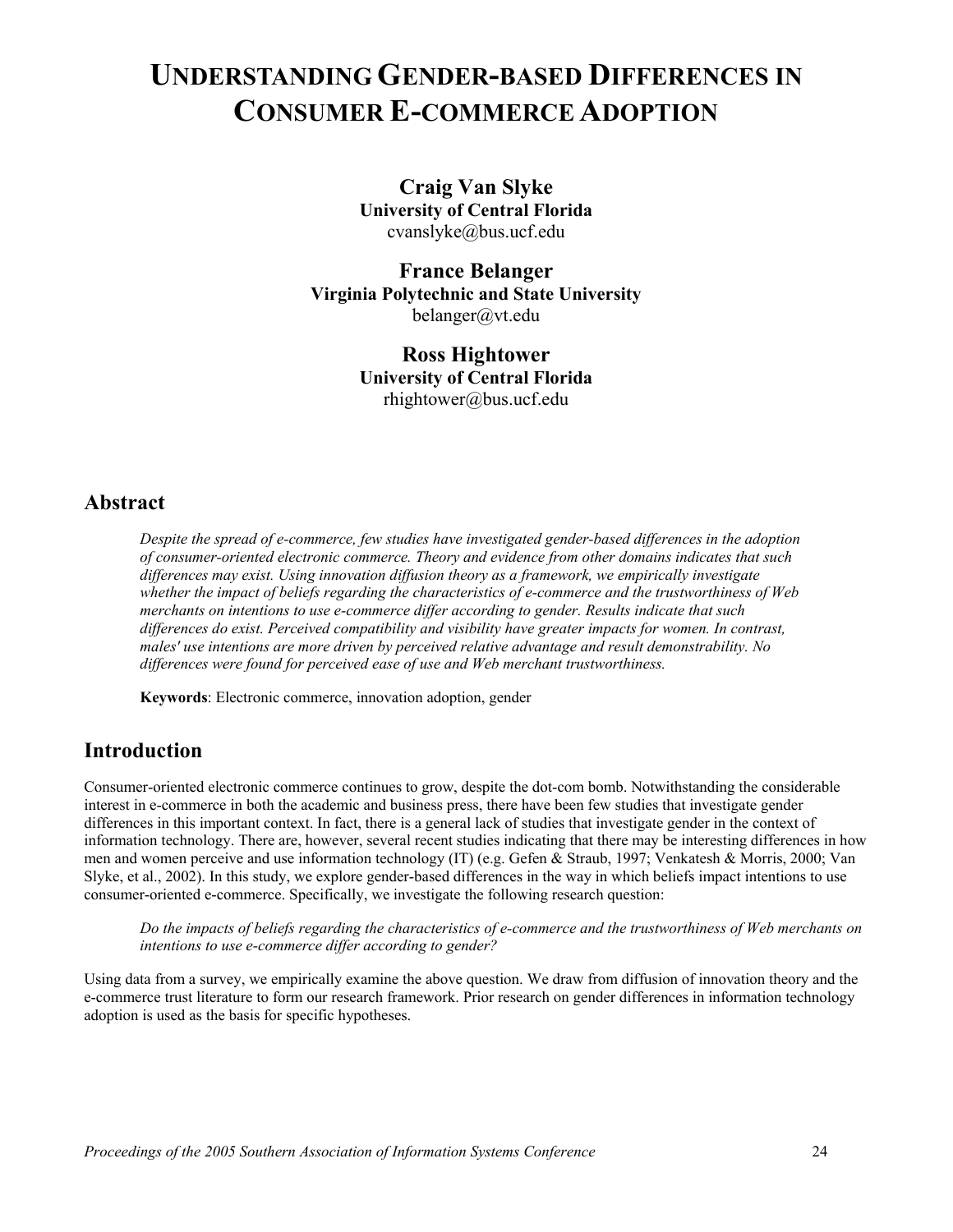## **Research Framework**

## *Factors Influencing E-commerce Use*

Diffusion of innovation theory provides the foundation for our research framework. We enhance the framework using the literature on trust in e-commerce. Diffusion theory is primarily concerned with the study of how the awareness and use of an innovation spreads throughout a social system (Rogers, 2003). Our main interest here is in the impact of potential adopters' beliefs regarding the characteristics of the focal innovation. These beliefs, which are commonly called "perceived innovation characteristics", are major determinants of the outcome of the adoption decision.

The literature has identified a variety of innovation characteristics that influence the adoption decision. Three, perceived relative advantage (RA), perceived compatibility (CT) and perceived complexity, have received the most consistent empirical support (Tornatzky & Klein, 1982). Perceived relative advantage is the potential adopter's belief regarding the degree to which the innovation is seen as being superior to its predecessor (Rogers, 2003). Although RA is a complex, multidimensional concept, the IT literature primarily focuses on the usefulness aspect of RA. Research has generally shown a positive relationship between RA and use intentions (UI) (Plouffe, et al., 2001; Van Slyke, et al., 2004).

Perceived compatibility is the potential adopter's beliefs of the degree to which the focal innovation fits with the adopters' existing needs, values and experiences (Rogers, 2003). Perceived compatibility, which has a positive relationship with use intentions, has received considerable support in the empirical literature (Plouffe, et al., 2001; Van Slyke, et al., 2004). Perceived complexity is the degree to which the potential adopter views the innovation as being relatively difficult to use and understand (Rogers, 2003), and is thought to have a negative impact on use intentions. Much of the literature on IT adoption and acceptance uses perceived ease of use (EOU), rather than complexity. Ease of use is considered to be the conceptual opposite of complexity. In this study, we follow the norm in the IT literature and use ease of use rather than complexity. Rogers (2003) also points to perceived observability as having an influence on adoption decisions. Moore & Benbasat (1991) decomposed observability into two components. Perceived visibility (VI) concerns the degree to which the use of the innovation is apparent. In contrast, perceived (RD) pertains to the apparentness of the outcomes of the use of the innovation. Both perceived visibility and RD have positive impacts on use intentions.

An additional belief may be particularly applicable to the study of e-commerce. There is a growing body of evidence concerning the impact of trust and trustworthiness (TW) perceptions on the use of e-commerce (Gefen, et al., 2003; Van Slyke et al., 2004). The literature often fails to distinguish between trust and trustworthiness. We view trustworthiness as being an antecedent to trusting behaviors. In the context of consumer-oriented e-commerce, trust may be viewed a consumer's willingness to be vulnerable to a Web merchant (Mayer et al., 1995). In contrast, trustworthiness may be defined as "*beliefs about whether Web merchants possess qualities that make them deserving of trust*" (Bélanger, et al. 2002, p. 253). The literature has shown considerable support for the positive influence of trust and trustworthiness on intentions to use ecommerce (Gefen, et al., 2003; Van Slyke et al., 2004).

### *Gender and Information Technology*

As information technology continues to become a more integral part of life, it becomes increasingly important to understand differences across groups of users. Because of this, it is worthwhile to investigate gender-based differences with respect to information technology adoption and use. Although there seems to be growing interest in this topic, more attention is warranted (Adam, et al., 2004). There is evidence that women and men view information technology differently. For example, it has been shown that women and men differ in their views of Web-based shopping (Van Slyke, et al., 2002). In general, women view IT less favorably than men (Li, et al., 2001; Schumacher & Morahan-Martin, 2001). A number of possible explanations for this have been put forward, including less experience with IT, higher levels of computer anxiety, and lower self efficacy (Igbaria & Chakrabarti, 1990; Durndell & Haag, 2002). Our interest here is not on differences in beliefs and attitudes related to IT. Rather, we are interested in better understanding differences in how beliefs impact use intentions. Relatively little research has been done in this area. Notable exceptions include Venkatesh & Morris (2000) and Gefen & Straub (1997).

There is some evidence that men are more driven by achievement than are women (O'Neill, 1982). In addition, men tend to be more instrumental in their behaviors, and are more motivated by goal achievement (O'Neill, 1982; Boneva et al., 2001). It has been empirically demonstrated that perceived usefulness is a stronger determinant of use intentions for men (Venkatesh & Morris, 2000). From this body of literature, we believe that RA will be a stronger influence on use intentions for men than for women. Thus we state the following hypothesis.

*H1: Perceived relative advantage will have a greater impact on use intentions for men than it will for women. Proceedings of the 2005 Southern Association of Information Systems Conference* 25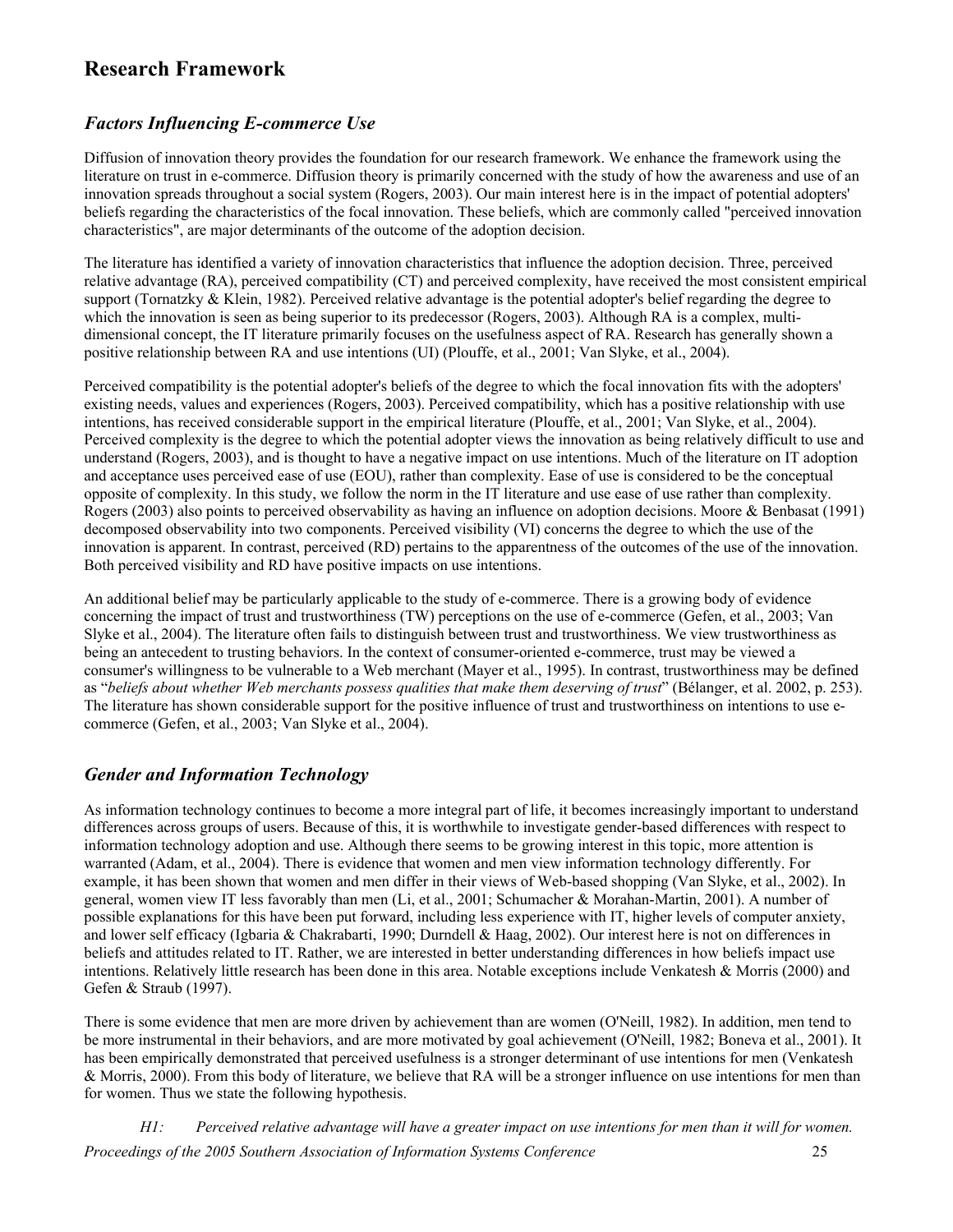The impact of gender on the relationship between CT and use intentions has received little attention in the literature. Gender differences in the CT of e-commerce have been found (Van Slyke et al, 2002), but there is a lack of empirical evidence regarding gender-based differences in the impact of perceived CT on use intentions. To understand gender differences, it may be useful to consider *lack* of CT as being a barrier to use. In other words, CT is not a reason to adopt an innovation, but a lack of CT may be a reason to *not* adopt. Because women perceive e-commerce to be less compatible, we believe that CT may have a greater influence on use intentions for women. This leads to the following hypothesis.

#### *H2: Perceived compatibility will have a greater impact on use intentions for women than it will for men.*

In general, research shows that women have higher levels of computer anxiety (Igbaria & Chakrabarti, Durndell & Haag, 2001) and lower levels of self-efficacy than men (Venkatesh & Morris, 2000). Also, men generally have greater exposure to and experience with computers. (This situation is changing rapidly, but given that the subjects for this study are adults, we believe that overall the women in the study will have had less exposure to computers.) Less experienced and less confident users are likely to be more heavily influenced by the ease of use on an innovation. Because of this, we propose the following hypothesis.

#### *H3: Perceived ease of use will have a greater impact on use intentions for women than it will for men.*

As stated earlier, some researchers think that men are more motivated by the utility of an innovation than are women. Men are also more task and efficiency oriented than women (Minton & Schneider, 1980). In the context of IT innovations, perceived usefulness has a greater influence on use intentions for men than for women (Venkatesh & Morris, 2000). Following this thinking, it may be that men's use of e-commerce is more heavily influenced by perceptions of RD. Recall that RD pertains to the outcomes of using an innovation. Being task and efficiency oriented, innovations with readily apparent outcomes (high RD) are likely to be attractive to men. This leads to our next hypothesis.

#### *H4: Perceived result demonstrability will have a greater impact on use intentions for men than it will for women.*

Women tend to be more social (Wood & Rhodes, 1992) and network-oriented (Tannen, 1990) in their communication. In addition, women typically have large social networks. For women, the subjective norm of using an innovation has a significant influence on their use intentions. The same cannot be said for men (Venkatesh and Morris, 2000). Together, these findings may indicate that women are more aware of the use of e-commerce by those in their social networks. It may be that the degree to which others are using e-commerce has more of an impact for women. High visibility not only increases awareness of e-commerce, but may also act as a signal of subjective norm. Therefore, we propose the following.

#### *H5: Perceived visibility will have a greater impact on use intentions for women than it will for men.*

There is some evidence that trust is more important in the early stages of a relationship. Also, trust is more important in risky situations. Women generally have less experience with the Internet and online shopping, although the gap is narrowing. Despite the growing use of e-commerce by women, it is still likely that men have more past experience in the online environment, which leads us to believe that the trustworthiness of Web merchants will be more important for women. There is some evidence that women are more influenced by trust. In a study of factors influencing satisfaction with e-commerce, Rogers and Harris (2003) found low trust to be a predictor of low satisfaction among women. For the reasons delineated above, we state the following hypothesis.

#### *H6: The trustworthiness of Web merchants will have a greater impact on use intentions for women than it will for men.*

An empirical study was conducted to investigate the hypotheses stated in this section. In the next section, we describe the methodology used in that study. Results of the analysis are also provided.

## **Methodology and Results**

A survey was used to collect data from 507 consumers (212 males and 295 females) who were currently enrolled in courses at one of three large universities in the USA. Subjects ranged in age from 17 to 48 years. The median age was 20 years old. Scale items representing the constructs of interest were primarily drawn from previously-validated scales. Scales for RA, CT, EOU, VI and RD were derived from Moore & Benbasat (1991). A new scale was developed for Web merchant trustworthiness.

Scale validities were assessed using the full set of data. Data analysis was performed using PLS-Graph. Convergent and discriminant validities were assessed based on the analysis of a measurement model comprised of all relevant scales. Results *Proceedings of the 2005 Southern Association of Information Systems Conference* 26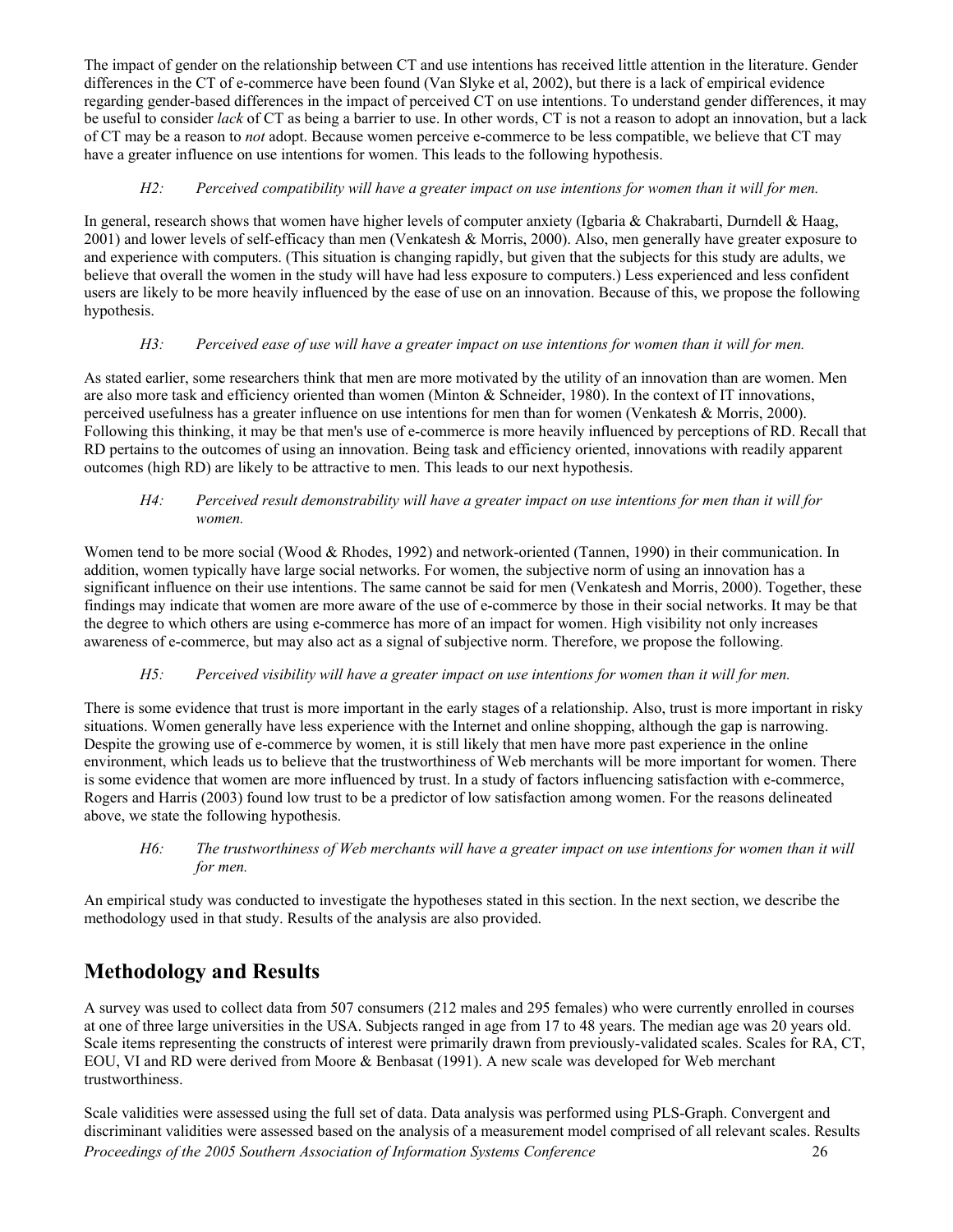of this analysis are shown in Table 1. Average variance explained is shown on the diagonal. Overall, the results indicate acceptable validity for the scales. One exception comes from the low reliability of the VI scale. This is likely due to the fact that we used short-forms of the scales (as recommended by Moore & Benbasat (1991)). The short form of the VI scale has only two items, one of which is reverse-worded. This likely had a negative impact on the scale's reliability. Because this scale has been widely used in other contexts, we decided to keep it in subsequent analysis. However, results related to VI should be viewed with caution.

|            | Reliability | RA    | <b>CT</b> | EOU   | <b>RD</b> | VI    | TW    | UI    |
|------------|-------------|-------|-----------|-------|-----------|-------|-------|-------|
| RA         | 0.864       | 0.824 |           |       |           |       |       |       |
| <b>CT</b>  | 0.940       | 0.748 | 0.915     |       |           |       |       |       |
| <b>EOU</b> | 0.859       | 0.591 | 0.545     | 0.778 |           |       |       |       |
| <b>RD</b>  | 0.781       | 0.525 | 0.451     | 0.651 | 0.748     |       |       |       |
| VI         | 0.631       | 0.419 | 0.416     | 0.476 | 0.387     | 0.723 |       |       |
| TW         | 0.917       | 0.423 | 0.552     | 0.492 | 0.350     | 0.346 | 0.887 |       |
| UI         | 0.969       | 0.681 | 0.723     | 0.656 | 0.623     | 0.512 | 0.564 | 0.954 |

#### **Table 1 – Measurement Model Statistics**

Data from the survey were analyzed using partial least squares. Separate structural models were analyzed for females and males. Table 2 provides statistics for each structural model. Standardized beta coefficients are shown in the table.

|      |        | Women       | Men         |             |  |
|------|--------|-------------|-------------|-------------|--|
| Path | Beta   | t-statistic | <b>Beta</b> | t-statistic |  |
| RA   | 0.0467 | 0.6257      | 0.1957      | 3.5426      |  |
|      | 0.4281 | 6.9528      | 0.2268      | 4.3757      |  |
| EOU  | 0.1584 | 2.3326      | 0.1490      | 2.2693      |  |
| RD   | 0.1796 | 2.7811      | 0.2511      | 3.9959      |  |
|      | 0.1261 | 2.1124      | 0.1046      | 2.7445      |  |
| TW   | 0.1350 | 2.2973      | 0.1396      | 2.9931      |  |

**Table 2 – Structural Model Statistics** 

For women, CT, EOU, RD, VI and the trustworthiness of Web merchants impact their intentions to use e-commerce. For men, RA, CT, EOU, RD, VI and the trustworthiness of Web merchants are significant. The general expectation that beliefs impact intentions to use e-commerce is supported by our analysis. However, it is apparent from Table 2 that the strength of some belief's impact on use intentions varies according to gender. Because of this, we tested for differences in standardized path coefficients (betas) across the two groups using the method prescribed by Cohen  $\&$  Cohen (1983). Results of this analysis are shown in Table 3. Four of the six hypotheses are supported. As expected, RA (H1) and RD (H4) have stronger influences for men, while CT (H2) and VI (H5) are stronger for women. There are no significant differences in the strengths of the paths for EOU (H3) and trustworthiness (H6).

| Table 3 – Hypothesis Tests |  |  |  |  |  |
|----------------------------|--|--|--|--|--|
|----------------------------|--|--|--|--|--|

|                                |                  | Beta-diff.  |
|--------------------------------|------------------|-------------|
| <b>Hypothesis</b>              | <b>Direction</b> | t-statistic |
| $H1$ – Relative advantage      | $W \leq M$       | $-18.525$   |
| H <sub>2</sub> - Compatibility | W > M            | 29.020      |
| $H3 - E$ ase of use            | W > M            | 1.277       |
| $H4 - Result$ demonstrability  | $W \leq M$       | $-9.056$    |
| $H5 - Visibility$              | W > M            | 3.641       |
| $H6 - Trustworthiness$         | W > M            | $-0.734$    |

## **Discussion**

This research investigates gender-based differences in the manner in which beliefs impact intentions to use e-commerce. From the results, it is clear that such differences exist. E-commerce practitioners may be able to use these findings to better target women and/or men to their e-commerce sites. To attract men, Web merchants should emphasize the advantages of shopping online. In addition, steps that draw attention to the outcomes of using e-commerce would likely attract men to online shopping. In contrast, increasing the visibility of e-commerce may be more effective in attracting women to e-*Proceedings of the 2005 Southern Association of Information Systems Conference* 27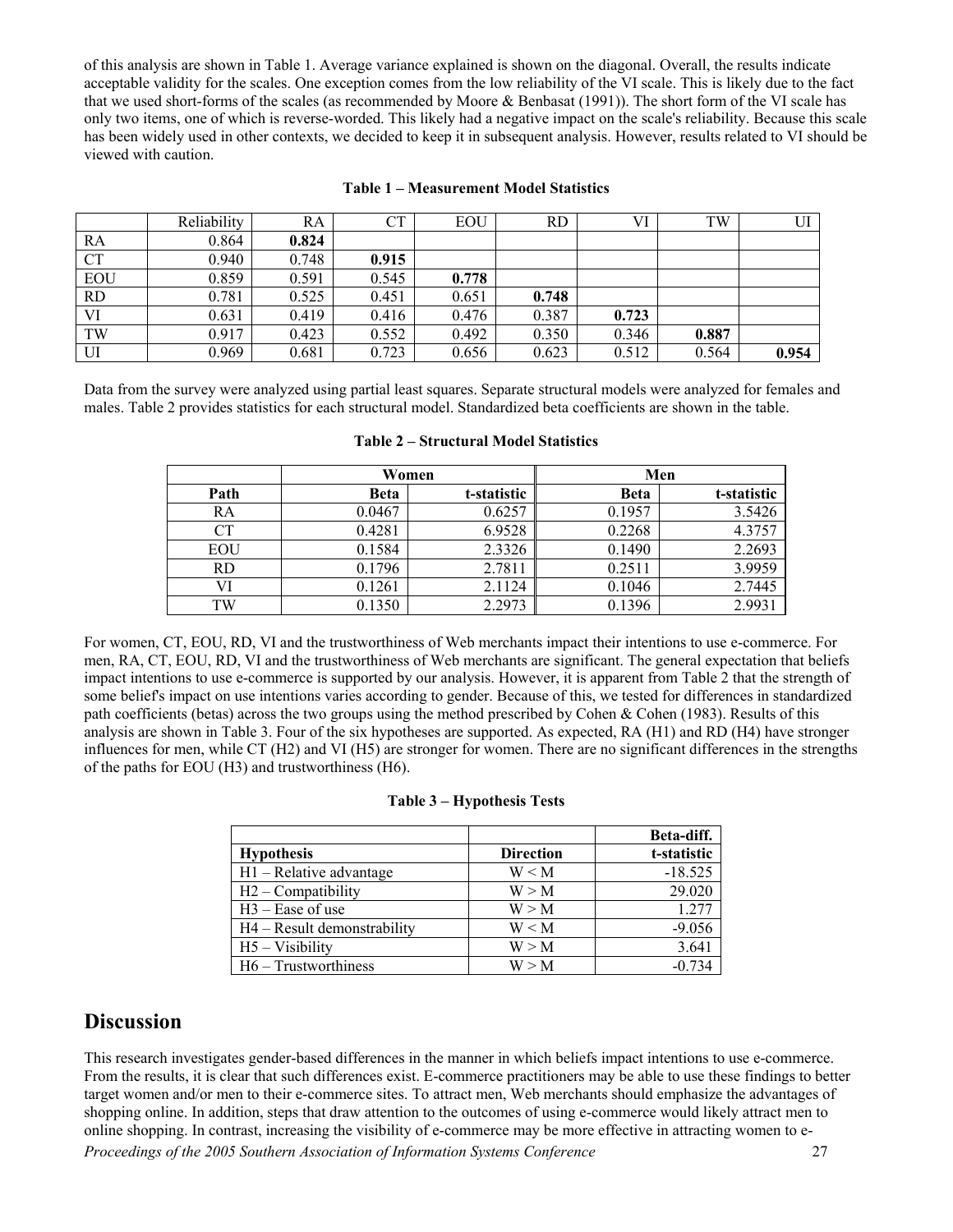commerce. For example, "bricks-and-clicks" retailers could emphasize the availability of online shopping in their offline advertisements, which would increase the visibility of e-commerce.

Web merchants who wish to attract female consumers should pay special attention to compatibility, as this is the strongest predictor of use intentions for women. Women tend to be more social than men; this is at odds with the relatively isolated nature of e-commerce. Web merchants should investigate ways to build a sense of community among shoppers. This may reduce the isolation of the experience, which may increase compatibility. We are somewhat surprised with the results related to ease of use and Web merchant trustworthiness. We expected both of these to have a larger impact for women, but no significant differences exist. Future research should further investigate these findings.

## **References**

- Adam, A., Howcraft, D. & Richardson, H. (2003). A decade of neglect: reflecting on gender and IS. *New Technology, Work and Employment*, 19(3), 222-240.
- Bélanger, F., Hiller, J. & Smith, W.J. (2002). Trustworthiness in electronic commerce: The role of privacy, security, and site attributes, *Journal of Strategic Information Systems*, 11(3/4), 245-270.
- Boneva, B., Kraut, R. & Frohlich, D. (2001). Using e-mail for personal relationships. *The American Behavioral Scientist,* 45(3) 530-549
- Cohen, H. & Cohen, P. (1983). *Applied Multiple Regression/Correlation Analysis for the Behavioral Sciences,* 2nd ed., Lawrence Erlbaum Associates, Hillsdale, NJ, USA.
- Durndell, A. & Haag, Z. (2002). Computer self-efficacy, computer anxiety, attitudes towards the Internet and reported experience with the Internet by gender in an East European sample. *Computers in Human Behavior*, 18, 521-535.
- Gefen, D., Karahanna, E. & Straub, D. (2003). Trust and TAM in online shopping: An integrated model," *MIS Quarterly*, 27(1), 51-90.
- Gefen, D. & Straub, D.W. (1997). Gender differences in the perception and use of e-mail: an extension of the technology acceptance model. *MIS Quarterly,* 21(4) 389-400.
- Igbaria, M. & Chakrabarti, A. (1990). Computer anxiety and attitudes towards microcomputer use. *Behavior and Information Technology*, 9(3) 229-241.
- Li, N., Kirkup, G. & Hodgson, B. (2001). Cross-cultural comparison of women students' attitudes toward the Internet and usage: China and the United Kingdom, *CyperPsychology & Behavior*, 4(3), 415-426.
- Mayer, R., Davis, J. & Schoorman, F. (1995). An integrative model of organizational trust," *Academy of Management Review*, 20(3), 709-734.
- Minton, H.L. & Schneider F.W. (1980). *Differential psychology*. Prospect Heights, IL: Wave-land Press.
- Moore, G. C. & Benbasat, I. (1991). Development of an instrument to measure the perceptions of adopting an information technology innovation. *Information Systems Research*, 2(3), 192-222.
- O'Neil, J.M. (1982). Gender-role conflict and strain in men's lives: implications for psychiatrists, psychologists and other human-service providers. In K. Solomon & N.B. Levy (Eds.), *Men in transition: theory and therapy*. New York: Plenum, 5-44.
- Plouffe, C.R., Hulland, J.S. & Vandenbosch, M. (2001). Research report: richness versus parsimony in modeling technology adoption decisions. *Information Systems Research,* 12(2), 208-222.
- Rogers, E. M. (2003). *Diffusion of Innovations*,  $5<sup>th</sup>$  ed., The Free Press, New York.
- Rogers, S. & Harris, M. (2003). Gender and e-commerce: An exploratory study, *Journal of Advertising Research*, 43 (3), 1-8.
- Schumacher, P. & Morahan-Martin, J. (2001). Gender, Internet and computer attitudes and behavior*. Computers in Human behavior,* 17, 95-110.